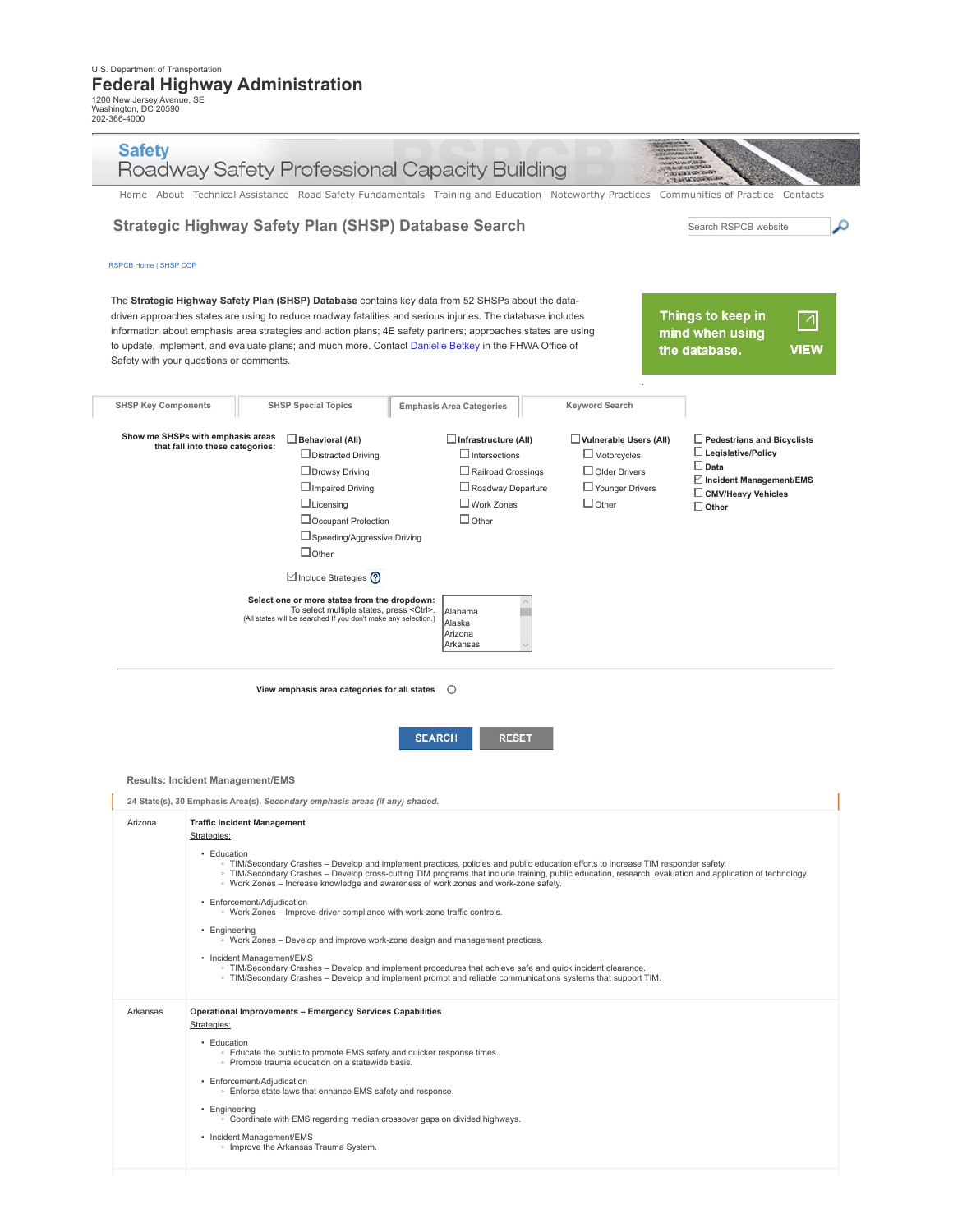| Arkansas                | Operational Improvements - Incident Management                                                                                                                                                                                                                                                                                                                                             |
|-------------------------|--------------------------------------------------------------------------------------------------------------------------------------------------------------------------------------------------------------------------------------------------------------------------------------------------------------------------------------------------------------------------------------------|
|                         | Strategies:                                                                                                                                                                                                                                                                                                                                                                                |
|                         | • Education<br>. Continue to implement TIM training statewide throughout various responder disciplines.<br>. Educate the public on Arkansas "Move Over" and "Move It" laws.                                                                                                                                                                                                                |
|                         | • Enforcement/Adjudication<br>. Improve visibility of stopped traffic queues due to incidents with law enforcement.                                                                                                                                                                                                                                                                        |
|                         | • Engineering<br>. Improve intelligent infrastructure capabilities to better inform drivers of roadway incidents.<br>• Improve the incident management data system and statewide TIM program.<br>Improve traffic incident management (TIM) techniques to reduce roadway clearance times and reduce secondary crashes.                                                                      |
|                         | • Legislative/Policy/Programmatic<br>∘ Continue coordination with the Arkansas Traffic Incident Management (TIM) Committee, a multidisciplinary group made up of TIM stakeholders in Arkansas.                                                                                                                                                                                             |
| California              | <b>Emergency Medical Services</b>                                                                                                                                                                                                                                                                                                                                                          |
|                         | Strategies:                                                                                                                                                                                                                                                                                                                                                                                |
|                         | • Data<br>• Improve data from the time of the crash.                                                                                                                                                                                                                                                                                                                                       |
|                         | • Education<br>• Develop guidance documents to share with EMS responders to increase crash scene safety.                                                                                                                                                                                                                                                                                   |
|                         | • Incident Management/EMS<br>• Develop strategies to improve the time to definitive care.                                                                                                                                                                                                                                                                                                  |
|                         | . Increase involvement by EMS leaders in the California SHSP.<br>• Legislative/Policy/Programmatic                                                                                                                                                                                                                                                                                         |
|                         | Improve access to information to enable interoperability of communications systems between all responders to crash sites.                                                                                                                                                                                                                                                                  |
| Connecticut             | <b>Traffic Incident Management</b><br>Strategies:                                                                                                                                                                                                                                                                                                                                          |
|                         | • Data<br>○ Support the development and tracking of TIM performance metrics following national standards and definitions.                                                                                                                                                                                                                                                                  |
|                         | • Education<br>∘ Continue to conduct public awareness programs to support effective on-scene traffic incident management by road users.                                                                                                                                                                                                                                                    |
|                         | ○ Promote best practices for traffic incident management and provide accessibility to intelligent transportation systems (ITS) tools.<br>• Support regular multi-disciplinary TIM training and exercises.                                                                                                                                                                                  |
|                         | • Incident Management/EMS<br>• Conduct After-Action Reviews to improve response and scene management.<br>∘ Establish a statewide TIM program with a lead agency to administer clearly defined responsibilities that meet the requirements of the National Incident                                                                                                                         |
|                         | Management System (NIMS).<br>· Implement a statewide NIMS-based Unified Response Manual (URM).                                                                                                                                                                                                                                                                                             |
|                         | • Improve Traveler Information to the media and public.<br>∘ Reduce incident duration, which is achieved through (a) reducing the time to detect incidents, (b) initiating an expedient and appropriate response, and (c)<br>clearing the incident as quickly as possible.                                                                                                                 |
|                         | • Legislative/Policy/Programmatic<br>○ Evaluate expansion of ITS infrastructure to additional regional corridors based on prioritized need.                                                                                                                                                                                                                                                |
|                         | • Identify staffing needs and training resources for CTDOT staff and emergency responders.<br>Include Weather Responsive Traffic Management (WRTM) strategies, such as Road Weather Information Systems (RWIS).                                                                                                                                                                            |
| District of<br>Columbia | Special Target Area - Emergency Management Services (EMS)<br>Strategies:                                                                                                                                                                                                                                                                                                                   |
|                         | • Data<br>○ Review/upgrade electronic EMS run database.                                                                                                                                                                                                                                                                                                                                    |
|                         | • Education                                                                                                                                                                                                                                                                                                                                                                                |
|                         | ○ Continue and update as necessary the recertification process to increase education and involvement of EMS personnel in the principles of traffic safety, DDOT's<br>Traffic Responders course, and other federally available training.<br>Develop partnership—DCPS lead with FEMS, MPD, DOH, and Hospitals (trauma units) to provide safety education/awareness to middle and high school |
|                         | students.<br>○ Explore feasibility of online training and expanding to all enforcement agencies and other institutions.                                                                                                                                                                                                                                                                    |
|                         | • Maintain a culture of health promotion and safety.<br>. Review/expand the operations of ROP and ensure that all personnel have appropriate protection devices and training.                                                                                                                                                                                                              |
|                         | • Incident Management/EMS<br>· Develop appropriate performance measures.<br>· Develop/Implement: ER Registry, Hospital Discharge Registry, Trauma Registry.                                                                                                                                                                                                                                |
|                         | · Explore and incorporate best practices in crash scene care.<br>. Explore integrating motorcyclist treatment module into DC-approved trauma hospitals.                                                                                                                                                                                                                                    |
|                         | • Improve EMS operations.<br>. Improve response time to crash scene.<br>Integrate a motorcyclist treatment module in EMS personnel training and other first-responder training.                                                                                                                                                                                                            |
|                         | • Investigate need for and implement accordingly new trauma locations within the District.<br>∘ Review FEMS Pre-Hospital Protocols in relation to the safety goals (50 percent reduction in traffic -related fatalities and serious injuries by 2025).                                                                                                                                     |
| District of<br>Columbia | Special Target Area - Traffic Incident Management                                                                                                                                                                                                                                                                                                                                          |
|                         | Strategies:<br>• Data                                                                                                                                                                                                                                                                                                                                                                      |
|                         | • Modify the crash reporting application to include data on secondary crashes.<br>∘ Refine the architecture for sharing incident information among responding agencies and with agencies along detour routes that may be affected.                                                                                                                                                         |
|                         | • Education<br>· Identify and address the issues by providing timely incident information to the public.                                                                                                                                                                                                                                                                                   |
|                         | · Incorporate interagency incident management training and emergency traffic control training into ongoing (all) responder training.<br>• Initiate a public information campaign for motorists on the proper response to an incident.<br>• Provide training to responders on the quick clearance law.                                                                                      |
|                         | • Engineering<br>Accelerate Implementation of Operations and ITS Technologies & Strategies.                                                                                                                                                                                                                                                                                                |
|                         | ∘ Get into full compliance with the Temporary Traffic Control Devices Rule and use the work zone self-assessment to identify actions and priority areas for<br>improvement, as appropriate.                                                                                                                                                                                                |
|                         | Identify issues with the TMC system and implement strategies for improvement, including using all DMS system to inform the public of incidents.<br>· Implement reference and ramp markers on critical routes, District-wide.<br>• Improve reliability through efficient movement of freight.                                                                                               |
|                         | Manage congestion by improving reliability and operating the system at peak performance: Active Transportation and Demand Management (ATDM), Arterial<br>Management/Traffic Signal Operations, Congestion Pricing, Real-Time Transportation Information Program, Road Weather Management, and Work Zone<br>Management.                                                                     |
|                         |                                                                                                                                                                                                                                                                                                                                                                                            |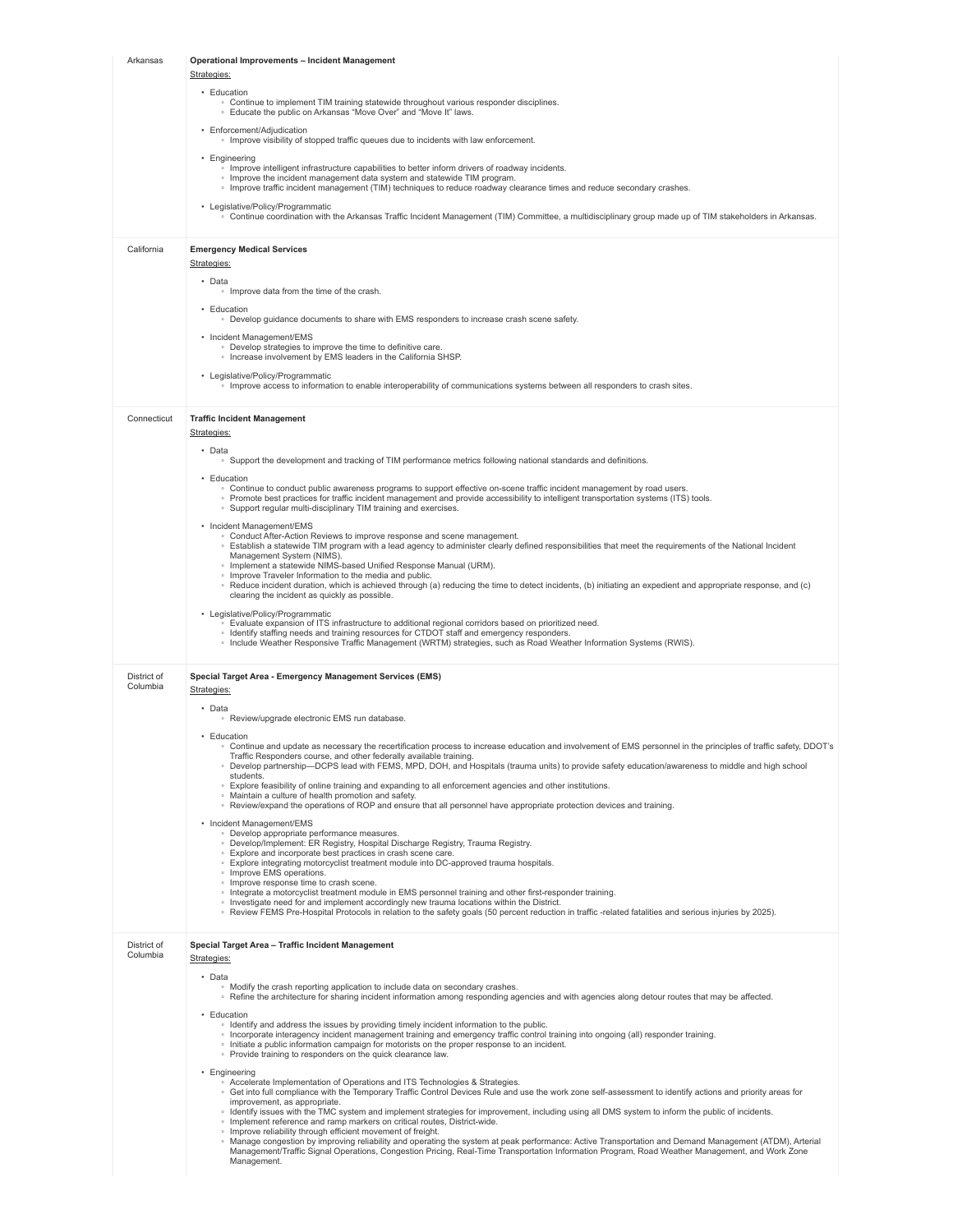|                 | • Incident Management/EMS<br>• Encourage expanded use of interoperable communication capabilities.<br>· Encourage installation of push bumpers on responder vehicles.<br>. Enhance the capability of current traffic management centers and implement other centers, as needed.<br>. Establish or enhance local incident management teams and cultivate their development.<br>◦ Expand the roadway service patrols to augment ongoing incident management activities.<br>· Identify and address the delays and safety problems associated with work zones and maintenance activities.<br>Identify critical or Decision Point locations where ITS technology should be located to disseminate incident information.<br>Improve planning and preparation for response to hazardous materials incidents on the roadways.<br>Improve the warning system for the end of the traffic queue at major incidents to reduce secondary crashes.<br>• Promote the use of the national incident management system.<br>. Refine and initiate approval process for quick clearance, move-it, and other related laws.<br>• Share DDOT's traffic incident management strategic plan with responders and update the plan regularly.<br>Sponsor post-incident debriefings for all major incidents.<br>• Legislative/Policy/Programmatic<br>∘ Expand the number of DDOT's Traffic Incident Management staff; reduce the geographic area and roles they are responsible for.<br>• Organizing and Planning for Operations.                                                                                                                                                                                                                                                                                                                                                                                                                                                                                                                                                                                                                                                                                                                                                                                              |
|-----------------|---------------------------------------------------------------------------------------------------------------------------------------------------------------------------------------------------------------------------------------------------------------------------------------------------------------------------------------------------------------------------------------------------------------------------------------------------------------------------------------------------------------------------------------------------------------------------------------------------------------------------------------------------------------------------------------------------------------------------------------------------------------------------------------------------------------------------------------------------------------------------------------------------------------------------------------------------------------------------------------------------------------------------------------------------------------------------------------------------------------------------------------------------------------------------------------------------------------------------------------------------------------------------------------------------------------------------------------------------------------------------------------------------------------------------------------------------------------------------------------------------------------------------------------------------------------------------------------------------------------------------------------------------------------------------------------------------------------------------------------------------------------------------------------------------------------------------------------------------------------------------------------------------------------------------------------------------------------------------------------------------------------------------------------------------------------------------------------------------------------------------------------------------------------------------------------------------------------------------------------------------------------------------------------------------|
| Hawaii          | <b>Enhancing First Responder Capabilities</b><br>Strategies:<br>• Education<br>• Continue community-level traffic safety programs (i.e., child safety seat inspection stations).<br>• Continue promotion of the "Move Over" law.<br>. Expand Voluntary Bystander Care Training Program to targeted communities and drivers.<br>• Promote first responder-type careers in high schools and colleges.<br>• Incident Management/EMS<br>∘ Develop Emergency Preparedness model for identified high crash areas and potential high risk scenarios.<br>Educate all levels and branches of government on both the scope of work and the ways to support first responders.<br>∘ Evaluate the use of lights and sirens in different environments (i.e., rural, urban, peak traffic time), and provide findings and recommendations to affected<br>agencies and communities.<br>• Expand Computer Aided Dispatch (CAD) technologies to neighbor islands.<br>∘ Provide policy training for first responders to encourage engagement in legislative matters that address agency staffing issues and safety measures.<br>○ Provide training, education, equipment and technologies to improve first responder capabilities for traffic-related crashes.<br>• Legislative/Policy/Programmatic<br>• Fund injury prevention positions at the county level.                                                                                                                                                                                                                                                                                                                                                                                                                                                                                                                                                                                                                                                                                                                                                                                                                                                                                                                                                        |
| <b>Illinois</b> | <b>Traffic Incident Management</b><br>Strategies:<br>• Data<br>. Consider update to the crash report form to improve secondary crash information.<br>• Develop and implement procedures to collect and record incident management and improve data sharing.<br>• Education<br>. Continue required training for towing companies; workers within IDOT and ISP.<br>∘ Continue to provide emergency response training to a variety of emergency responders such as towing companies, local agencies, and law enforcement.<br>Educate emergency responders on the importance of incident management and quick clearance practices.<br>. Educate the public about the dangers of exiting a disabled or crashed vehicle.<br>Increase public awareness of the importance of moving disabled vehicles involved in non-injury crashes from the roadway as soon as practical.<br>∘ Increase public awareness of the importance of yielding the right-of-way to emergency vehicles and personnel and on the "Move Over" law.<br>○ Require IS-100 and IS-700 NIMS training courses for all emergency responders.<br>• Incident Management/EMS<br>∘ Enforce the use of required personal safety vest and enforce the use of required high-visibility apparel for first responders.<br>○ Establish an "Open Roads" policy to promote quick clearance for safety and mobility.                                                                                                                                                                                                                                                                                                                                                                                                                                                                                                                                                                                                                                                                                                                                                                                                                                                                                                                                   |
| Kentucky        | <b>Incident Management</b><br>Strategies:<br>• Data<br>. Improve accuracy of data recorded as "secondary crashes" by investigating officers.<br>Education<br>Incorporate interagency incident management training and emergency traffic control training into ongoing training for all responders.<br>• Initiate a public information campaign for motorists on the proper response to an incident.<br>• Provide timely incident management information to the public.<br>• Provide training on Kentucky's "open roads" policy for interstates and parkways.<br>• Provide training to responders on the quick clearance law.<br>• Sponsor post-incident debriefings for all major incidents.<br>• Engineering<br>. Encourage the expanded use of interoperable communication capabilities.<br>∘ Identify and address the delays and safety problems associated with work zones and maintenance activities.<br>· Install push bumpers on responder vehicles.<br>. Install reference and ramp markers in high incident areas or on critical routes.<br>• Incident Management/EMS<br>· Decrease response times for Safety Patrol on assistance calls.<br>. Enhance the capability of current traffic management centers and implement other centers as needed.<br>. Establish or enhance local incident management teams and nurture their development.<br>• Identify and direct traffic to alternative routes.<br>Improve the warning system for the end-of-traffic queue at major incidents to reduce secondary crashes.<br>. Increase Safety Patrol capacity to respond to all requests for assistance.<br>. Increase Traffic Incident Management (TIMS) certification for emergency responders.<br>• Legislative/Policy/Programmatic<br>∘ Evaluate and implement a policy for the 511 system to identify problems and strategies for improvement.<br>∘ Evaluate and implement a policy regarding critical or "Decision Point" locations where ITS technology should be located to disseminate incident information.<br>• Promote the use of the national incident management system.<br>. Refine the quick clearance law to include clauses that limit liability of responders.<br>• Share Kentucky's Highway Incident Management Strategic Plan with responders, and update the plan regularly. |
| Maine           | <b>Emergency Services/Incident Management</b><br>Strategies:<br>• Data<br>. Data: Maine EMS drafted legislation that was passed in 2011 that will allow MEMS to provide confidential data to agencies (such as the Maine Center for<br>Disease Control and Prevention and the Office of the Chief Medical Examiner) and for research projects. 1) EMS is continuing to work with the Maine CODES<br>project for opportunities to provide data. 2) EMS will be working with Maine Bureau of Highway Safety (MeBHS) to identify resources for assessing both EMS<br>and BHS data as recommended in a recent traffic records assessment. 3) EMS is also developing standardized report cards that will be sent to each provider<br>summarizing their performance in key areas and comparing their results with other providers within the EMS region and in the state.<br>Emergency Medical Dispatch Determinant Codes: Maine EMS made regulatory changes that allow EMS services to modify their response based upon dispatch<br>determinant codes.                                                                                                                                                                                                                                                                                                                                                                                                                                                                                                                                                                                                                                                                                                                                                                                                                                                                                                                                                                                                                                                                                                                                                                                                                                                 |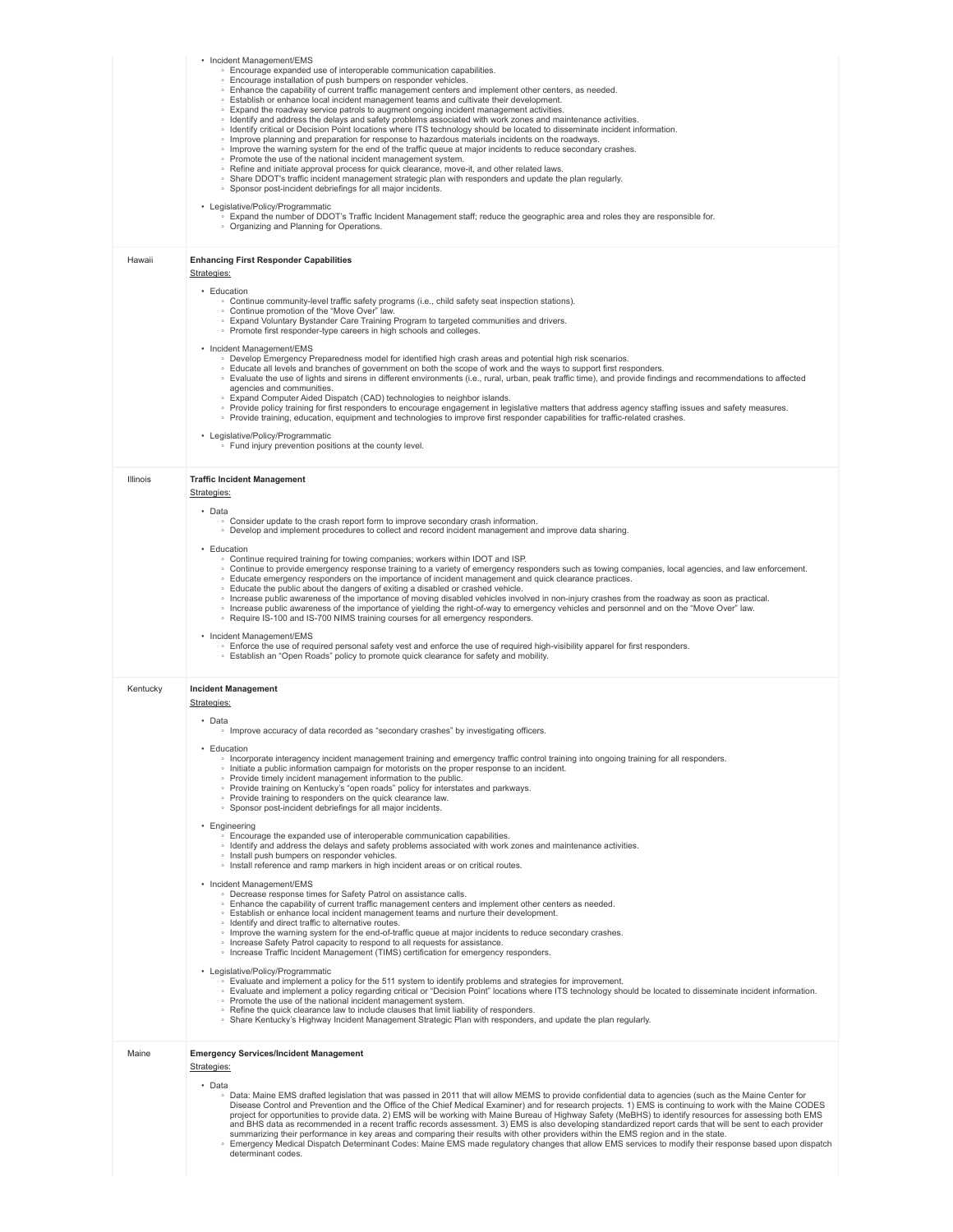|            | ∘ EMS data collection: Maine EMS requires all EMS services to submit an electronic patient care report (ePCR) within one business day of a call. The Maine<br>ePCR system utilizes the National EMS Information System data definitions and will transition to NEMSIS 3.0 during 2017. NEMSIS 3.0 will also contribute<br>significantly to the goal of integrating Maine EMS data with the Maine Health Information Network (InfoNet).                                                                                                                                                                                                                                                                                                                                                                                                                                                                                                                                                                                                                                                                                                                                                                                                                                                    |
|------------|-------------------------------------------------------------------------------------------------------------------------------------------------------------------------------------------------------------------------------------------------------------------------------------------------------------------------------------------------------------------------------------------------------------------------------------------------------------------------------------------------------------------------------------------------------------------------------------------------------------------------------------------------------------------------------------------------------------------------------------------------------------------------------------------------------------------------------------------------------------------------------------------------------------------------------------------------------------------------------------------------------------------------------------------------------------------------------------------------------------------------------------------------------------------------------------------------------------------------------------------------------------------------------------------|
|            | • Education<br>○ Education: Maine EMS has adopted the national education standards for all license levels and has made rule changes to transition other license levels to the<br>appropriate national standard. Current educational activities include updating continuing education requirements to reflect concurrent skills/ knowledge<br>expectations.                                                                                                                                                                                                                                                                                                                                                                                                                                                                                                                                                                                                                                                                                                                                                                                                                                                                                                                                |
|            | EMS: Public Information, Education, and Relations (PIER) has been an area of limited involvement with EMS services. While some have done impressive<br>outreach programs for cardiac care, playground safety, etc., the majority of services are unsure about how to implement such a program. In response, the<br>contract that MEMS has with the regional EMS offices includes improving PIER during the coming fiscal year.<br>∘ Promote a culture of safety: The problems of EMS safety are well-documented and have been discussed nationally for many years. In spite of these<br>discussions, the rate of job-related injuries and crashes remains high. Maine has required basic ambulance vehicle operator training for several years and<br>continues efforts to educate providers about the importance of safe operations. Some services have installed vehicle telematics that provide data on vehicle                                                                                                                                                                                                                                                                                                                                                                        |
|            | location and some vehicle operation data such as speed, braking, sudden turns, etc.<br>Transporting Children Safely in Ambulances: With funding assistance from MeBHS, Maine EMS has conducted several train-the-trainer sessions to teach EMS<br>providers about the proper way to secure children in an ambulance. This program is now part of many initial training programs. A goal is to have it become part<br>of all initial training programs.                                                                                                                                                                                                                                                                                                                                                                                                                                                                                                                                                                                                                                                                                                                                                                                                                                    |
|            | • Incident Management/EMS<br>○ Quality Improvement: 1) In 2015, Maine EMS conducted a quality improvement study of situations where patients either refused transport and/or did not warrant<br>transport. The No Transport study identified that EMS providers do not always comply with established Maine EMS protocols. The results of this study led to<br>Maine EMS creating additional fields in the forthcoming MEFIRS system. 2) In 2016, Maine EMS studied statewide cardiac arrest survival rates. Data suggests<br>that a patient found in a ventricular rhythm upon arrival of EMS had a 21% survival rate. About 10% of all cardiac arrests survived to hospital discharge. This<br>survival rate is consistent with national studies. In 2017, Maine EMS expects to continue to study the effectiveness of the cervical spine immobilization protocol.                                                                                                                                                                                                                                                                                                                                                                                                                      |
|            | • Legislative/Policy/Programmatic<br>Emergency Medical Dispatch (EMD): Maine has a statewide EMD requirement and one of the goals of EMD is to decrease the frequency of lights and sirens<br>("code 3") responses. An essential step in implementing response codes is quality assurance within the dispatch centers. In June, the Board of EMS adopted<br>mandatory QA reporting requirements and the EMS office is working with services who are interested in developing response codes. Efforts to expand the use<br>of response codes will be discussed and developed based upon lessons learned from these initial pilot services.<br>Incident Management Task Force activities will continue bringing together many at-the-scene stakeholders to plan for emergency events and for emergency site<br>coordination. Activities being reviewed include: 1) Screening of the crash scene to minimize traffic rubber-necking; 2) Improving traffic notification changeable<br>message signs and other means; and 3) Improving signage for key detours when traffic needs to be diverted.                                                                                                                                                                                              |
| Michigan   | <b>Traffic Incident Management</b><br>Strategies:                                                                                                                                                                                                                                                                                                                                                                                                                                                                                                                                                                                                                                                                                                                                                                                                                                                                                                                                                                                                                                                                                                                                                                                                                                         |
|            | • Education<br>• Promote and educate the use of high-visibility apparel for first responders.<br>• Provide public education on safe, quick clearance, and vehicle removal laws.                                                                                                                                                                                                                                                                                                                                                                                                                                                                                                                                                                                                                                                                                                                                                                                                                                                                                                                                                                                                                                                                                                           |
|            | • Incident Management/EMS<br>• Conduct training in traffic incident management for all stakeholder groups.<br>· Coordinate traffic incident response between all responders.                                                                                                                                                                                                                                                                                                                                                                                                                                                                                                                                                                                                                                                                                                                                                                                                                                                                                                                                                                                                                                                                                                              |
| Minnesota  | <b>Emergency Medical Services (EMS) and Trauma Systems</b><br>Strategies: The SHSP does not list Other Areas of Focus strategies.                                                                                                                                                                                                                                                                                                                                                                                                                                                                                                                                                                                                                                                                                                                                                                                                                                                                                                                                                                                                                                                                                                                                                         |
| Missouri   | Special Roadway Environments - Traffic Incident Management Area<br>Strategies:                                                                                                                                                                                                                                                                                                                                                                                                                                                                                                                                                                                                                                                                                                                                                                                                                                                                                                                                                                                                                                                                                                                                                                                                            |
|            |                                                                                                                                                                                                                                                                                                                                                                                                                                                                                                                                                                                                                                                                                                                                                                                                                                                                                                                                                                                                                                                                                                                                                                                                                                                                                           |
|            | • Data<br>• Integrate CADD/911 feeds into TMCs and ATMS software for quicker incident notification.<br>• Link EMS data with crash data.                                                                                                                                                                                                                                                                                                                                                                                                                                                                                                                                                                                                                                                                                                                                                                                                                                                                                                                                                                                                                                                                                                                                                   |
|            | • Education<br>• Develop app, flyers, social media, video and PSAs to educate public on In Case of Emergency (ICE).<br>∘ Educate responders on the importance of incident management and quick clearance practices; on how to maneuver incident scene to keep traffic lanes open at<br>crash location; and motorists on importance of entering and accessing emergency contact information in cell phones.<br>∘ Educate the public about the dangers of exiting a disabled or crashed vehicle; about the availability and use of real time traffic information tools (e.g., MoDOT<br>mobile app, traveler information map, etc.); on Missouri's Move Over Law and Move It Law.<br>. Encourage scheduling of clean up during off-peak, planned times.<br>∘ Enhance training for all responders on skills to deal with CMV, new technologies, alternative fuels, extraction and safe vehicle operation.<br>Increase public awareness of the importance of yielding the right of way to emergency vehicles and raise public and law enforcement awareness of Move Over<br>and Move It laws; moving disabled vehicles involved in non-injury crashes from the roadway as soon as practical to keep these vehicles from potentially<br>obstructing emergency vehicle access to the crash scene |
|            | . Move It Law - TIM training.<br>. Move Over Law - educate enforcement on grants available.<br>∘ Promote other successful state programs such as Yellow Dot program (on windshield) which indicates emergency information in glove compartment.                                                                                                                                                                                                                                                                                                                                                                                                                                                                                                                                                                                                                                                                                                                                                                                                                                                                                                                                                                                                                                           |
|            | • Promote Strategic Highway Research Program (SHRP2) TIM Responder Safety Training (e.g., multidisciplinary, towing, EMS, DOT, fire, media, law<br>enforcement, hazmat, etc.); educate on the importance of utilizing high-visibility apparel for emergency responders in all lighting conditions.<br>• Provide training on emergency traffic control to all responders.<br>○ Require IS-100 and IS-700 National Incident Management Structure (NIMS) training courses for all responders.<br>○ Support training for law enforcement on the 2012 Missouri Uniform Traffic Crash Report to enable development of a baseline for crashes involving emergency<br>response vehicles and secondary crashes.                                                                                                                                                                                                                                                                                                                                                                                                                                                                                                                                                                                    |
|            | . Work with all responders and agencies to promote and endorse a statewide "Open Roads Philosophy" with TIM training.<br>• Enforcement/Adjudication<br>∘ Increase the enforcement of Missouri's Move Over Law and utilization of Move It Law.                                                                                                                                                                                                                                                                                                                                                                                                                                                                                                                                                                                                                                                                                                                                                                                                                                                                                                                                                                                                                                             |
|            | • Engineering<br>• Add crash pull off sites.<br>∘ Continue to expand access to systems such as Dynamic Message Signs (DMS) and other systems that can display incident information.<br>• Create barrier openings or emergency crossovers where needed/appropriate.<br>. Deploy technology to allow for quick crash scene assessment and investigations for quicker clearance.                                                                                                                                                                                                                                                                                                                                                                                                                                                                                                                                                                                                                                                                                                                                                                                                                                                                                                             |
|            | ○ Design/modify identified incident bypass routes to accommodate interstate traffic (e.g., increase turning radii, improve pavement condition, add shoulders,<br>replace bridges, etc.).<br>· Encourage use of interoperable emergency communication equipment (e.g., compatible radio systems to enhance TIM operations, etc.).<br>• Use technology/innovation to support TIM (e.g., mobile apps, etc.).<br>. Work with response partners to expand the use of mile markers on priority incident corridors.                                                                                                                                                                                                                                                                                                                                                                                                                                                                                                                                                                                                                                                                                                                                                                              |
|            | • Incident Management/EMS<br>• Coordinate, develop, and implement incident management plans for interstate and high-priority corridors with enforcement.                                                                                                                                                                                                                                                                                                                                                                                                                                                                                                                                                                                                                                                                                                                                                                                                                                                                                                                                                                                                                                                                                                                                  |
|            | • Legislative/Policy/Programmatic<br>. Enact legislation to restrict all cell phone use while driving.<br>• Expand current legislation to restrict texting for all drivers.<br>. Inform local agencies of availability of local MSHP troop training.                                                                                                                                                                                                                                                                                                                                                                                                                                                                                                                                                                                                                                                                                                                                                                                                                                                                                                                                                                                                                                      |
| New Mexico | <b>Emergency Medical Services</b><br>Strategies:                                                                                                                                                                                                                                                                                                                                                                                                                                                                                                                                                                                                                                                                                                                                                                                                                                                                                                                                                                                                                                                                                                                                                                                                                                          |
|            | • Data<br>• Improve data collection and analysis capabilities related to NMEMSTARS.                                                                                                                                                                                                                                                                                                                                                                                                                                                                                                                                                                                                                                                                                                                                                                                                                                                                                                                                                                                                                                                                                                                                                                                                       |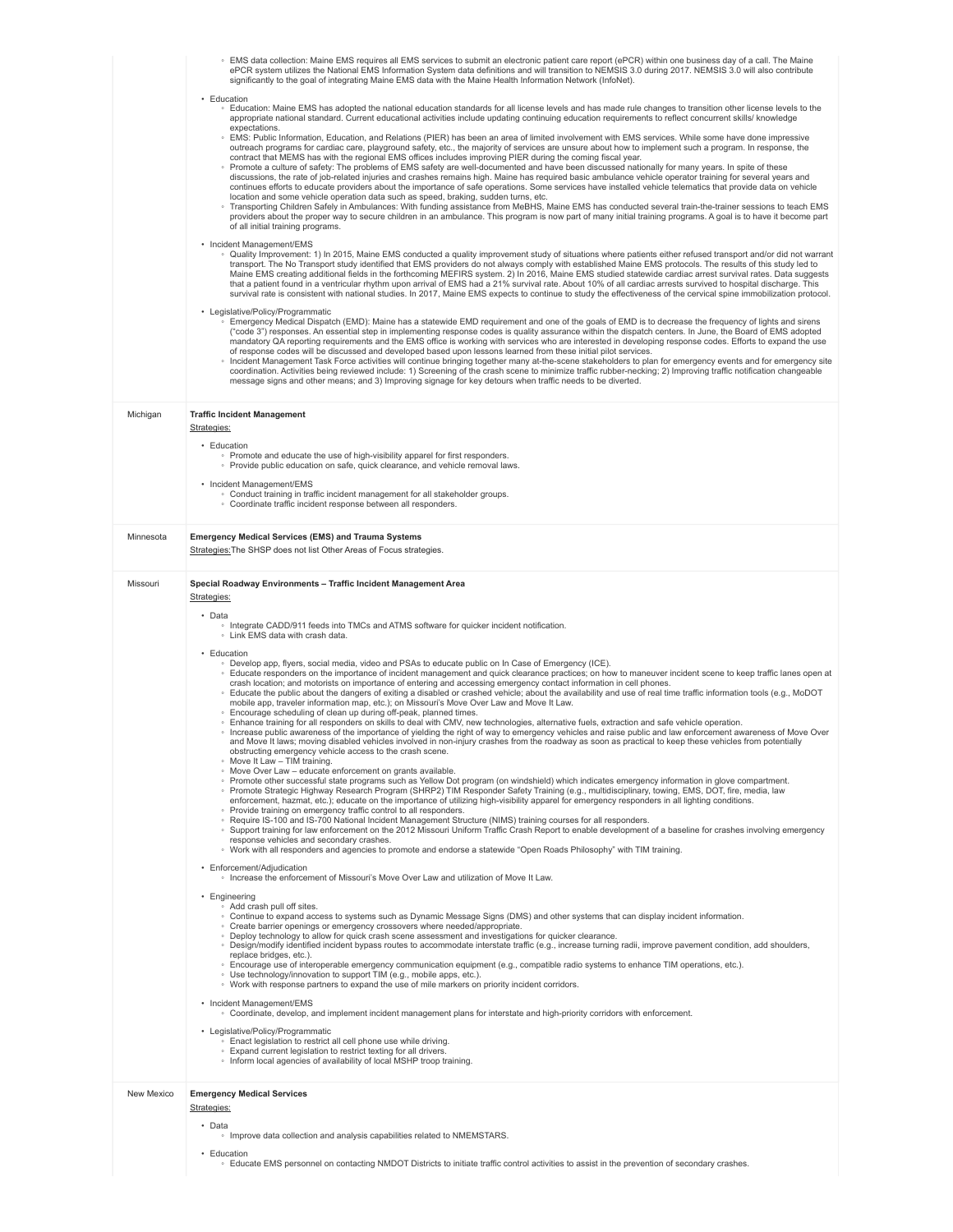|              | ∘ Increase EMS training for rural/EMS fire personnel to include courses on leadership/management, as well as incident/scene management, by developing in-<br>person and online regional training curriculum.                                                                                                                                                                                                                                                                                                                                                                                                |
|--------------|-------------------------------------------------------------------------------------------------------------------------------------------------------------------------------------------------------------------------------------------------------------------------------------------------------------------------------------------------------------------------------------------------------------------------------------------------------------------------------------------------------------------------------------------------------------------------------------------------------------|
|              | • Incident Management/EMS                                                                                                                                                                                                                                                                                                                                                                                                                                                                                                                                                                                   |
|              | • Pre-designate landing areas for helicopters at crash sites.<br>∘ Provide funding for installation of global positioning system units in EMS vehicles in rural areas to improve response time.                                                                                                                                                                                                                                                                                                                                                                                                             |
|              | ∘ Reduce time from crash to appropriate definitive care by equipping EMS vehicles with multi-service, satellite-capable telephones, particularly in rural areas.                                                                                                                                                                                                                                                                                                                                                                                                                                            |
| New York     | Emergency Response (Cross-Cutting Area) - New York State Emergency Medical Services<br>Strategies:                                                                                                                                                                                                                                                                                                                                                                                                                                                                                                          |
|              | • Data<br>○ Continue the conversion from a paper based pre-hospital medical record to the National EMS Information System.                                                                                                                                                                                                                                                                                                                                                                                                                                                                                  |
|              | . Develop standardized report tools to assist in local use of data and perform quality assurance.<br>• Education                                                                                                                                                                                                                                                                                                                                                                                                                                                                                            |
|              | ○ Develop groups in each of the 18 New York State EMS system geographic regions that can provide education to EMS agencies and providers.<br>• Incident Management/EMS                                                                                                                                                                                                                                                                                                                                                                                                                                      |
|              | . Complete the American College of Surgeons trauma center verification process at all NYS trauma centers.<br>∘ Maintain electronic mail distribution lists to enable direct communication with the NYS EMS system at the region, county and local levels in order to share                                                                                                                                                                                                                                                                                                                                  |
|              | information in real time.<br>• Transition the NYS Trauma system to a nationally recognized verification process.                                                                                                                                                                                                                                                                                                                                                                                                                                                                                            |
| New York     | Emergency Response (Cross-Cutting Area) - Traffic Incident Management                                                                                                                                                                                                                                                                                                                                                                                                                                                                                                                                       |
|              | Strategies:<br>• Data                                                                                                                                                                                                                                                                                                                                                                                                                                                                                                                                                                                       |
|              | • Improve the accuracy and use of TIM data.                                                                                                                                                                                                                                                                                                                                                                                                                                                                                                                                                                 |
|              | • Education<br>Educate emergency responders and the public on existing laws and best practices: Promote the use of high-visibility apparel by emergency responders,                                                                                                                                                                                                                                                                                                                                                                                                                                         |
|              | highway workers, tow operators, etc.; Increase the number of and identify the target audiences for TIM training classes. Include additional TIM training at the<br>local level; Establish statewide protocols for the end-of-queue notification to the traveling public and coordinate with ITS/TSMO operations strategies; Promote<br>awareness of the "Move Over" law; Improve the public's knowledge of "steer it/clear it" best practices; Continue to investigate and implement best practices for<br>communication to the traveling public leading up to and through temporary traffic control zones. |
|              | • Incident Management/EMS<br>◦ Establish regional TIM committees in regions where they don't already exist.                                                                                                                                                                                                                                                                                                                                                                                                                                                                                                 |
|              | ∘ Reduce the clearance times of incidents through improved coordination between responders and motorist assistance programs: Improve the coordination<br>between responders through training and communication enhancement; Support the Highway Emergency Local Patrol (HELP) program by expanding its                                                                                                                                                                                                                                                                                                      |
|              | implementation and establishing a HELP truck operator academy and curriculum.                                                                                                                                                                                                                                                                                                                                                                                                                                                                                                                               |
| Oregon       | <b>Improved Systems - Emergency Medical Services</b><br>Strategies:                                                                                                                                                                                                                                                                                                                                                                                                                                                                                                                                         |
|              | • Education                                                                                                                                                                                                                                                                                                                                                                                                                                                                                                                                                                                                 |
|              | • Conduct annual trauma symposium for EMS providers.<br>∘ Promote Traffic Incident Management (TIM) Responder Training for EMS officials in rural and sparsely populated areas.                                                                                                                                                                                                                                                                                                                                                                                                                             |
|              | ◦ Recruit, train, and retain EMS responders in urban, rural, and sparsely populated areas.<br>• Engineering                                                                                                                                                                                                                                                                                                                                                                                                                                                                                                 |
|              | • Address EMS equipment shortfalls through increased funding.                                                                                                                                                                                                                                                                                                                                                                                                                                                                                                                                               |
|              |                                                                                                                                                                                                                                                                                                                                                                                                                                                                                                                                                                                                             |
| Pennsylvania | Improving Emergency/Incident Influence Time - Emergency Medical Services<br>Strategies:                                                                                                                                                                                                                                                                                                                                                                                                                                                                                                                     |
|              | • Data                                                                                                                                                                                                                                                                                                                                                                                                                                                                                                                                                                                                      |
|              | Increase the integration of PennDOT crash data with EMS Records - Utilize the National EMS Information System (NEMSIS) Version 3 dataset.<br>Utilize technologies to improve response times - Implement a rural coordinate addressing system for rural locations.                                                                                                                                                                                                                                                                                                                                           |
|              | • Education<br>∘ Expand the promotion of the Yellow Dot Program – Increase social media coverage and the exposure to mature drivers.                                                                                                                                                                                                                                                                                                                                                                                                                                                                        |
|              | ∘ Expand the promotion of the Yellow Dot Program – Partner with stakeholder organizations to distribute materials.<br>Implement the Highway Incident & Transportation System - Collaborate with safety stakeholders to promote understanding of EMS and identify opportunities for                                                                                                                                                                                                                                                                                                                          |
|              | cooperative efforts.<br>Implement the Highway Incident & Transportation System - Engage National Association of State EMS Officials (NASEMSO) on highway safety issues relevant                                                                                                                                                                                                                                                                                                                                                                                                                             |
|              | to emergency services.<br>Include EMS personnel when planning or implementing response plans - Increase the participation of communities.<br>Include EMS personnel when planning or implementing response plans – Increase the participation of EMS personnel within communities.                                                                                                                                                                                                                                                                                                                           |
|              | • Engineering<br>∘ Utilize technologies to improve response times – Increase the number of traffic signals equipped with emergency vehicle preemption detection.                                                                                                                                                                                                                                                                                                                                                                                                                                            |
|              | • Incident Management/EMS<br>∘ Expand the promotion of the Yellow Dot Program – Utilize communication technology to enhance emergency care by providing medical information of                                                                                                                                                                                                                                                                                                                                                                                                                              |
|              | drivers/passengers to first responders following a crash.<br>· Optimize EMS staffing patterns with recruitment and retention strategies - Increase the number of certifications of new EMS personnel.                                                                                                                                                                                                                                                                                                                                                                                                       |
|              | . Optimize EMS staffing patterns with recruitment and retention strategies - Increase the percentage of calls that meet national response time standards.<br>○ Optimize EMS staffing patterns with recruitment and retention strategies - Maintain the number of certifications among existing EMS personnel.<br>Utilize technologies to improve response times - Increase number of EMS vehicles equipped with GPS.                                                                                                                                                                                        |
|              | • Legislative/Policy/Programmatic<br>∘ Utilize technologies to improve response times – Increase 911 center compliance with Federal Communications Commission (FCC) Wireless Phase 2.                                                                                                                                                                                                                                                                                                                                                                                                                       |
| Pennsylvania | Improving Emergency/Incident Influence Time - Traffic Operations                                                                                                                                                                                                                                                                                                                                                                                                                                                                                                                                            |
|              | Strategies:                                                                                                                                                                                                                                                                                                                                                                                                                                                                                                                                                                                                 |
|              | • Data<br>Improve data and performance metrics capabilities - Develop better ways to identify and capture information for secondary crashes.                                                                                                                                                                                                                                                                                                                                                                                                                                                                |
|              | • Education<br>∘ Enhance traffic management center operations – Continue to expand the functions and knowledge of the Statewide Traffic Management Center (STMC).<br>o Improve traffic incident management in Pennsylvania - Improve driver education, outreach and awareness of Pennsylvania TIM laws.                                                                                                                                                                                                                                                                                                     |
|              | Improve traffic incident management in Pennsylvania - Improve training for first responders.                                                                                                                                                                                                                                                                                                                                                                                                                                                                                                                |
|              | • Engineering<br>· Implement tools for effective traffic operations - Full implementation of PennDOT's ITS command and control software (ATMS).<br>. Implement tools for effective traffic operations – Improve the communications with motorists stuck in a trapped queue.                                                                                                                                                                                                                                                                                                                                 |
|              | • Incident Management/EMS<br>Improve traffic incident management in Pennsylvania - Expand TIM taskforces across the state, as appropriate.                                                                                                                                                                                                                                                                                                                                                                                                                                                                  |
|              | • Legislative/Policy/Programmatic<br>∘ Enhance traffic management center operations – Continue to build a regional mindset throughout the four RTMC areas.                                                                                                                                                                                                                                                                                                                                                                                                                                                  |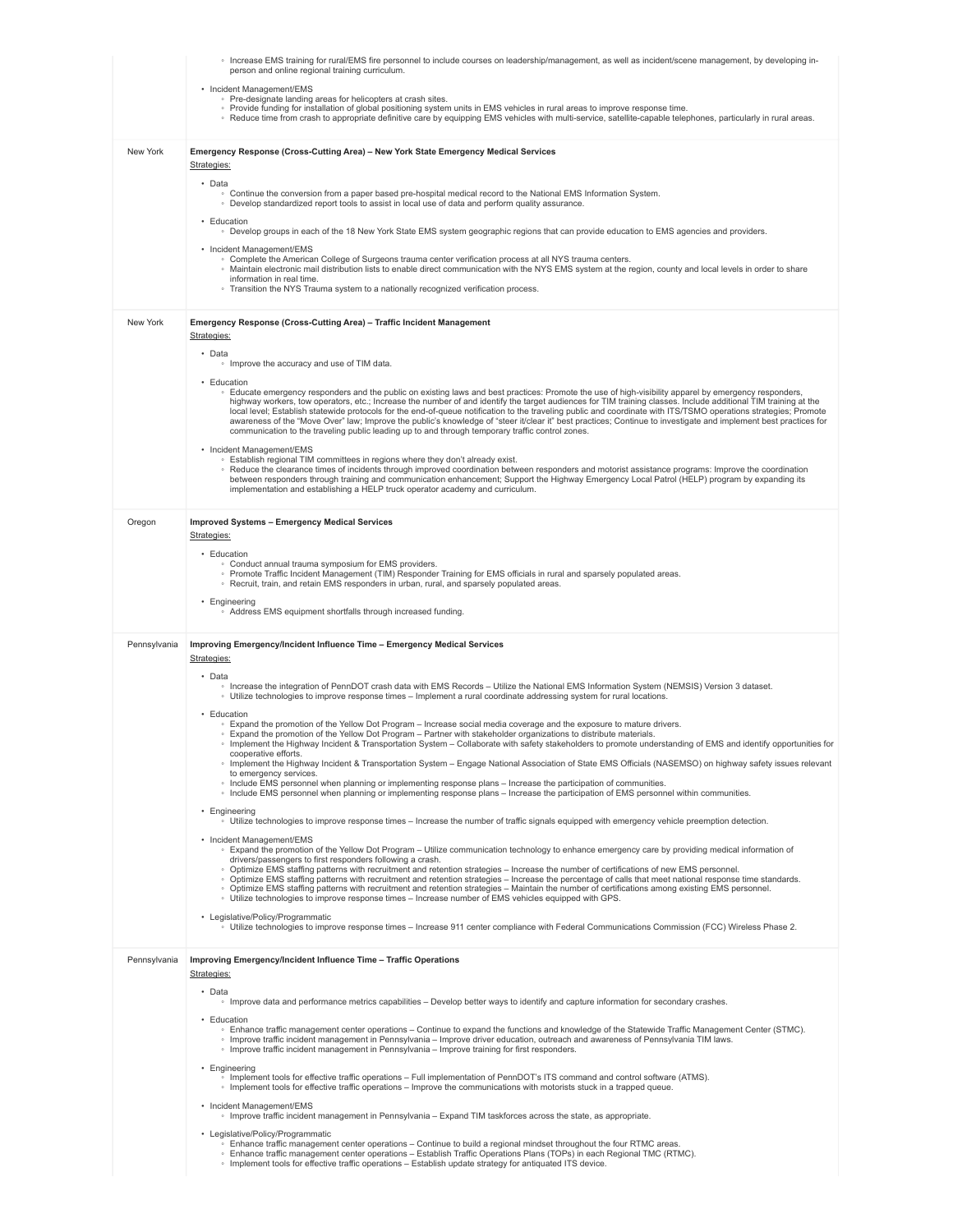|              | ∘ Improve data and performance metrics capabilities – Develop a robust performance metrics program for incident management with a focus on secondary<br>crashes, roadway clearance, and incident clearance.<br>Improve data and performance metrics capabilities - Pursue legislation in Quick Clearance programs.<br>∘ Improve traffic incident management in Pennsylvania – Support the development of a Statewide Traffic Incident Management (TIM) Program.                                                                                                                                                                                                                                                                                                                                                                                                      |
|--------------|----------------------------------------------------------------------------------------------------------------------------------------------------------------------------------------------------------------------------------------------------------------------------------------------------------------------------------------------------------------------------------------------------------------------------------------------------------------------------------------------------------------------------------------------------------------------------------------------------------------------------------------------------------------------------------------------------------------------------------------------------------------------------------------------------------------------------------------------------------------------|
| Puerto Rico  | <b>Emergency Medical Response</b><br>Strategies:<br>• Other<br>. Enhance EMS response capabilities through interagency training and public education on safety equipment and traffic laws.                                                                                                                                                                                                                                                                                                                                                                                                                                                                                                                                                                                                                                                                           |
|              | • Promote activities to reduce time for EMS personnel to arrive on scene and transport victims to the most appropriate medical facility.<br>• Promote ITS technologies for crash identification and facilitate emergency response.<br>∘ Promote legislative and regulatory changes to support Trauma system integration and licensing, training requirements, and equipment for EMS staff.<br>• Promote medical rapid response units to optimize EMS resources, based on crash incident conditions.<br>○ Promote the establishment of an EMS station grid, which will result in a cost-effective operation and a reduction in response time.<br>◦ Provide Incident Management Training to all EMS and law enforcement personnel.                                                                                                                                     |
| Rhode Island | <b>Traffic Incident Management</b><br>Strategies:                                                                                                                                                                                                                                                                                                                                                                                                                                                                                                                                                                                                                                                                                                                                                                                                                    |
|              | • Data<br>· Improve data analysis of work zones and traffic incident design and implementation.<br>• Education                                                                                                                                                                                                                                                                                                                                                                                                                                                                                                                                                                                                                                                                                                                                                       |
|              | • Conduct training on present policies, procedures and laws.<br>• Promote and maintain work zone and incident management safety and accountability.                                                                                                                                                                                                                                                                                                                                                                                                                                                                                                                                                                                                                                                                                                                  |
|              | • Engineering<br>Implement State-of-the-art technologies that improve the design and management of work zones and traffic incidents.<br>• Legislative/Policy/Programmatic                                                                                                                                                                                                                                                                                                                                                                                                                                                                                                                                                                                                                                                                                            |
|              | ○ Build or expand performance metrics to measure the effectiveness of work zone and traffic incident management initiatives.<br>· Establish or enhance local incident management teams.<br>• Implement a Traffic Incident Management Plan.                                                                                                                                                                                                                                                                                                                                                                                                                                                                                                                                                                                                                           |
| Tennessee    | Operational Improvements - Incident Management, Work Zone Safety<br>Strategies:                                                                                                                                                                                                                                                                                                                                                                                                                                                                                                                                                                                                                                                                                                                                                                                      |
|              | • Education<br>. Develop inter-agency memorandums of understanding (2.2) – Develop inter-disciplinary training and joint exercises through participation in the FHWA SHRP2<br>training curriculum.                                                                                                                                                                                                                                                                                                                                                                                                                                                                                                                                                                                                                                                                   |
|              | Improve incident response and reduce the clearance time for crashes (3.3) – Develop plans for, construct, and maintain an incident management test track for<br>the training of first responders to handle a variety of crash scenarios.<br>∘ Reduce the number and severity of secondary roadway crashes by effective emergency response (1.1) - TIM Responder Training Program - Equip incident<br>responders such as TDOT's HELP operators and supervisors with a common set of core competencies as part of the FHWA SHRP2 program. Assist them in<br>the areas of responder safety; safe, quick clearances; and prompt, reliable, and interoperable communications.<br>∘ Reduce the severity and number of crashes occurring in work zones (4.4) – Develop in-house training program for TDOT staff and related partners with focus<br>on Tennessee procedures. |
|              | ∘ Reduce the severity of crashes involving senior drivers (6.1) – Train first responders and law enforcement on implementation of the Yellow DOT Program.<br>∘ Reduce the severity of crashes involving senior drivers (6.2) – Educate Senior Drivers on the benefits and use of the Yellow DOT Program.<br>• Enforcement/Adjudication                                                                                                                                                                                                                                                                                                                                                                                                                                                                                                                               |
|              | ∘ Reduce the severity and number of crashes occurring in work zones (4.3) – Refine standardized procedures for the use of law enforcement in work zones.<br>• Engineering                                                                                                                                                                                                                                                                                                                                                                                                                                                                                                                                                                                                                                                                                            |
|              | Manage congestion (5.2) – Continue improvement of communication of important work zone information and current/upcoming construction work to the public<br>through the use of the 511 system, TDOT web site, and other public information strategies.<br>∘ Reduce the severity and number of crashes occurring in work zones (4.1) - Refine procedures to comply with the Final Rule on Work Zones (23 CFR 630<br>Subpart J) and the Final Rule on Temporary Traffic Control (23 CFR 630 Subpart K).<br>∘ Reduce the severity and number of crashes occurring in work zones (4.2) – Install truck and trailer mounted attenuators within work zones to increase work<br>zone safety.                                                                                                                                                                                 |
|              | ∘ Reduce the severity and number of crashes occurring in work zones (4.5) – Continue and refine standardized inspections for work zones.<br>∘ Reduce the severity and number of crashes occurring in work zones (4.6) – Refine speed limit policies for work zones and improve standard procedures for<br>reducing speed in work zones.<br>∘ Reduce the severity and number of crashes occurring in work zones (4.7) – Enhance visual measures for assisting senior drivers through work zones as<br>recommended in the Highway Design Handbook for Older Drivers and Pedestrians.                                                                                                                                                                                                                                                                                   |
|              | Incident Management/EMS<br>· Develop inter-agency memorandums of understanding (2.1) - Partner with all state and local jurisdictions to improve emergency response, to provide quick<br>clearance of incidents, and to enhance inter-agency communication.                                                                                                                                                                                                                                                                                                                                                                                                                                                                                                                                                                                                          |
|              | Improve incident response and reduce the clearance time for crashes (3.1) – Improve communications between 911 centers and first responders.<br>∘ Improve incident response and reduce the clearance time for crashes (3.2) – Establish TIM Committees in each county or region of the state.<br>Improve incident response and reduce the clearance time for crashes (3.4) - Expand installation of Enhanced Reference Markers (ERM) and expand coverage<br>of TDOT's HELP program on controlled access highways.<br>Manage congestion (5.1) - Continue to identify and refine procedures, like night-work, to help reduce congestion.                                                                                                                                                                                                                               |
|              | ∘ Manage congestion (5.3) – Explore various ITS strategies under the TDOT SmartWay Program to make travel through and around work zones safer and more<br>efficient.<br>∘ Manage congestion (5.4) – Continue efforts such as expanded coverage of TDOT's HELP program to reduce the amount and time duration of lane closures                                                                                                                                                                                                                                                                                                                                                                                                                                                                                                                                        |
|              | when possible.<br>∘ Reduce the number and severity of secondary roadway crashes by effective emergency response (1.2) - TIM Action Plan - Develop an incident response plan<br>as part of the Transportation Systems Management and Operations (TSM&O) strategic plan to promote safe and efficient management and operation on<br>highways to serve the mobility needs of people and freight.<br>∘ Reduce the number and severity of secondary roadway crashes by effective emergency response (1.3) – TDOT Protect the Queue Program – Place emphasis<br>on this program to provide advance motorist information when traffic is slowed or stopped upstream from a highway incident or work zone.                                                                                                                                                                  |
| Utah         | <b>Emergency Services</b><br>Strategies:                                                                                                                                                                                                                                                                                                                                                                                                                                                                                                                                                                                                                                                                                                                                                                                                                             |
|              | • Data<br>• Utilize patient care data to make improvements in patient care.                                                                                                                                                                                                                                                                                                                                                                                                                                                                                                                                                                                                                                                                                                                                                                                          |
|              | • Education<br>• Continue to provide pediatric trauma education.<br>• Develop and support integrated EMS and transportation safety programs.<br>• Increase education and involvement of EMS in transportation safety.                                                                                                                                                                                                                                                                                                                                                                                                                                                                                                                                                                                                                                                |
|              | • Engineering<br>. Enhance communication interoperability in an effort to decrease incident response time.<br>• Improve communication infrastructure for emergency response and dispatch.                                                                                                                                                                                                                                                                                                                                                                                                                                                                                                                                                                                                                                                                            |
|              | • Incident Management/EMS<br>. Maintain efforts to ensure ambulances are appropriately staffed and equipped.<br>. Maintain efforts to facilitate rapid response, treatment and transport of vehicular crash victims.                                                                                                                                                                                                                                                                                                                                                                                                                                                                                                                                                                                                                                                 |
|              | • Legislative/Policy/Programmatic<br>• Continue efforts to implement a statewide trauma system.                                                                                                                                                                                                                                                                                                                                                                                                                                                                                                                                                                                                                                                                                                                                                                      |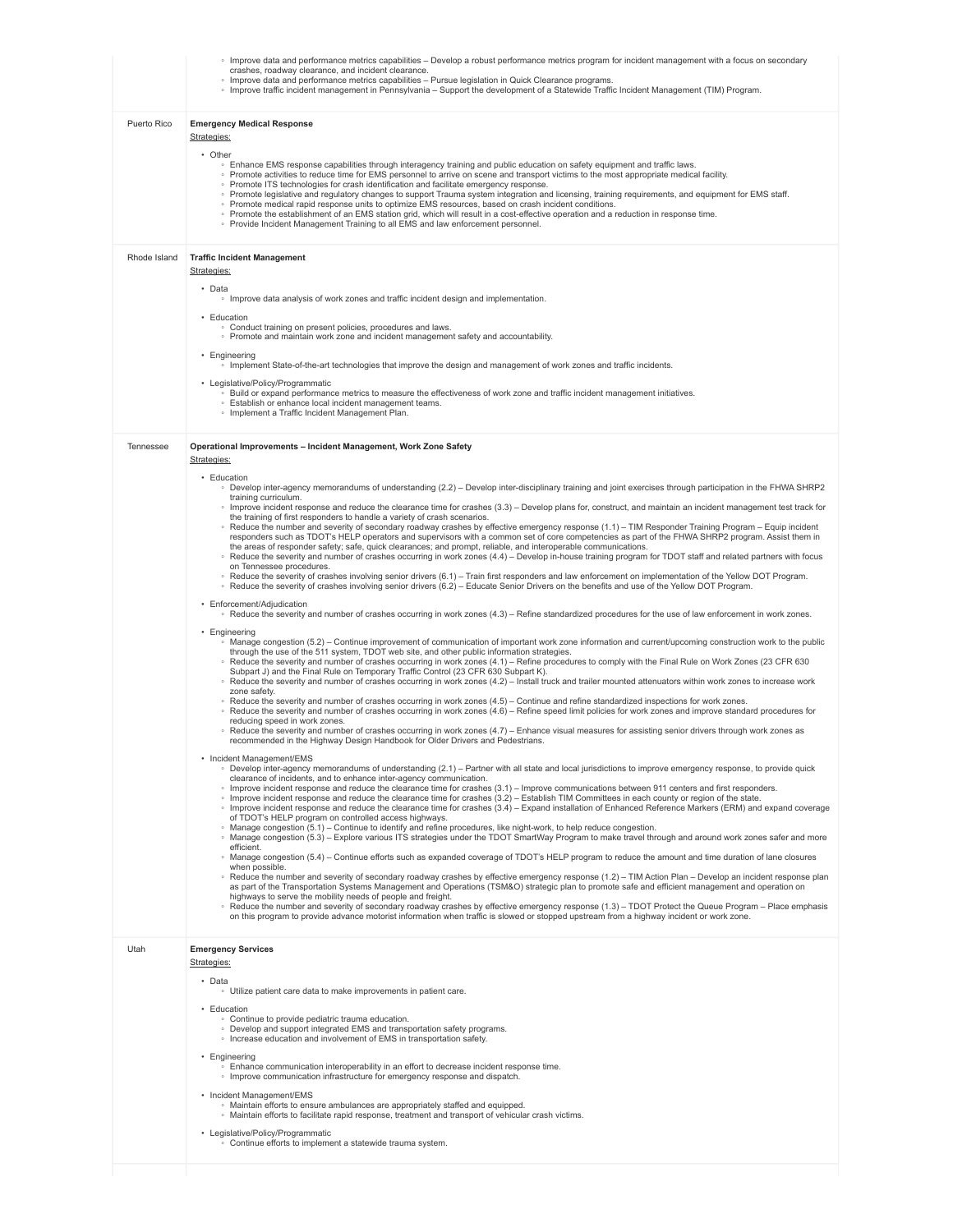| Utah       | <b>Traffic Incident Management</b>                                                                                                                                                                                                                                                                                                                                                                 |
|------------|----------------------------------------------------------------------------------------------------------------------------------------------------------------------------------------------------------------------------------------------------------------------------------------------------------------------------------------------------------------------------------------------------|
|            | Strategies:<br>• Education                                                                                                                                                                                                                                                                                                                                                                         |
|            | . Train responders in Traffic Incident Management using the FHWA or similar training materials.                                                                                                                                                                                                                                                                                                    |
|            | • Legislative/Policy/Programmatic<br>• Create a Traffic Incident Management plan for Utah.                                                                                                                                                                                                                                                                                                         |
|            | • Other<br>○ Build and maintain performance measures for Incident Management and Secondary Crashes.                                                                                                                                                                                                                                                                                                |
|            | · Identify strategies for clearing highway incidents.<br>○ Management Coalitions within major geographic areas of Utah that include all responders, such as: Law Enforcement, Fire, Emergency Medical, Towing, Public                                                                                                                                                                              |
|            | Works, and UDOT.                                                                                                                                                                                                                                                                                                                                                                                   |
| Vermont    | <b>Enhance Vermont's Emergency Medical Services Capabilities</b>                                                                                                                                                                                                                                                                                                                                   |
|            | Strategies:                                                                                                                                                                                                                                                                                                                                                                                        |
|            | • Education<br>. Conduct Traffic Incident Management Training for first responders to ensure that incident scenes are set up in the safest and most efficient manner possible.                                                                                                                                                                                                                     |
|            | . Create a culture of safety associated with emergency vehicle operation and emergency scene response.<br>• Incident Management/EMS                                                                                                                                                                                                                                                                |
|            | • Assess and improve the quality of clinical care provided to those injured.<br>• Assess and improve the Vermont trauma system.                                                                                                                                                                                                                                                                    |
|            | · Improve intra-agency coordination during emergency response.<br>• Improve the availability and distribution of emergency medical responders.                                                                                                                                                                                                                                                     |
|            | • Improve the timeliness of EMS response and transport.                                                                                                                                                                                                                                                                                                                                            |
| Virginia   | Incident Response and Emergency Medical Services                                                                                                                                                                                                                                                                                                                                                   |
|            | Strategies:<br>• Data                                                                                                                                                                                                                                                                                                                                                                              |
|            | ∘ 1.5 Investigate the opportunity to and integrate where cost-effective local law enforcement computer aided dispatch (CAD) information into VDOT Traffic<br>Operation Centers (TOC) to provide enhanced response times, situational awareness, and provide timely motorist information to reduce the potential for                                                                                |
|            | secondary crashes.<br>○ 2.4 Ensure 100 percent compliance of EMS agencies submit NEMSIS version 3 reporting data to the Virginia Patient Care Information System.                                                                                                                                                                                                                                  |
|            | ○ 2.5 Ensure that Virginia EMS and Trauma Care System collects, integrates, links, and analyzes data from all system components.                                                                                                                                                                                                                                                                   |
|            | • Education<br>∘ 1.6 Improve incident information provided to TOCs and other responders including tow operators. Develop, disperse, and train responders on appropriate<br>information to provide adequate descriptions so that proper equipment is dispatched. Investigate technologies, legal issues, and funding opportunities to provide                                                       |
|            | early information for quick clearance and removals.                                                                                                                                                                                                                                                                                                                                                |
|            | • Incident Management/EMS<br>○ 1.0 Develop an effective, consistent, and coordinated incident response program in accordance with the National Incident Management System (NIMS) and                                                                                                                                                                                                               |
|            | Virginia's Traffic Incident Management (TIM) program at the State and local level to ensure timely response and incident clearance to reduce time to access<br>emergency services and reduce secondary crashes.                                                                                                                                                                                    |
|            | ∘ 1.10 Pilot rural VDOT Incident Response Teams (IRT) and report on feasibility and resources to expand statewide.<br>∘ 1.11 Investigate best practices and equipment and identify resources to provide mobile crash investigation teams with necessary equipment to efficiently and<br>effectively collect information resulting from severe crash investigation (e.g., Total Station equipment). |
|            | ∘ 1.2 Work with state and local fire, EMS, law enforcement, and incident response personnel to track and monitor the rate of secondary incidents through<br>improved crash reporting and investigate opportunities to reduce secondary incidents.                                                                                                                                                  |
|            | ∘ 1.3 Work with state and local fire, EMS, law enforcement, and incident response personnel to promote and emphasize the benefits of internal and multiagency<br>after action reviews and reports for crashes using best practices and sharing any lessons learned.                                                                                                                                |
|            | ∘ 1.4 Continue to support work with state and local fire, EMS, law enforcement, and incident response personnel to promulgate the Statewide TIM (STIM)<br>committee initiatives by sharing information and garnering input through maintaining the STIM web site, to propose quick clearance policy for consideration and                                                                          |
|            | implementation and implement associated training (e.g., SHRP 2 training).<br>∘ 1.7 Expand the use of VDOT's pilot program of quick notification of towing operators to incidents. Investigate zoned-based towing contracts best practices and                                                                                                                                                      |
|            | consider a pilot implementation.<br>○ 1.8 Pilot rural VDOT Incident Response Teams (IRT) and report on feasibility and resources to expand statewide.<br>∘ 1.9 Investigate the legal, policy, procedural and financial considerations to pilot expedited VDOT emergency relocation of disabled vehicles.                                                                                           |
|            | ○ 2.0 Reduce crash injury severity outcomes through timely EMS response and appropriate data to improve medical care.<br>• 2.1 Continue to fund Virginia State Police Med-Flight operations.                                                                                                                                                                                                       |
|            | ○ 2.2 Monitor the local approved EMS response plans as they relate to incident responses.<br>○ 2.3 Ensure that the Virginia EMS and Trauma Care System continue to utilize statewide comprehensive, robust prehospital data system with standard                                                                                                                                                   |
|            | definitions.                                                                                                                                                                                                                                                                                                                                                                                       |
|            | Legislative/Policy/Programmatic<br>∘ 1.1 Work with state and local fire. EMS, law enforcement, and incident response personnel to develop localized incident management plans consistent with the<br>Code of Virginia. Within the next 5 years, develop, implement, and refine statewide incident management detour plans.                                                                         |
|            |                                                                                                                                                                                                                                                                                                                                                                                                    |
| Washington | <b>Emergency Medical Services (EMS) and Trauma Response</b><br>Strategies:                                                                                                                                                                                                                                                                                                                         |
|            | • Data                                                                                                                                                                                                                                                                                                                                                                                             |
|            | ∘ Ensure that the Washington State EMS and Trauma Care System (WEMSIS) has a statewide comprehensive, robust pre-hospital data system utilizing a data<br>set with standard definitions.                                                                                                                                                                                                           |
|            | . Ensure that the Washington State EMS and Trauma Care System collects, integrates, links, and analyzes data from all system components.<br>• Increase the number of EMS agencies reporting to WEMSIS.                                                                                                                                                                                             |
|            | • Provide WEMSIS data for linking to collision records.<br>• Enforcement/Adjudication                                                                                                                                                                                                                                                                                                              |
|            | · Improve enforcement and public understanding of "move-over" law.                                                                                                                                                                                                                                                                                                                                 |
|            | • Engineering<br>• Consider EMS access in engineering development plans.                                                                                                                                                                                                                                                                                                                           |
|            | • Incident Management/EMS<br>∘ Ensure adequate and efficient distribution of pre-hospital EMS resources at all levels (aid and ambulance) according to the EMS and Trauma State and                                                                                                                                                                                                                |
|            | Regional Plans.<br>∘ Ensure efficient and adequate distribution of Level 1 and Level 2 Designated Trauma Centers. Increase the number of Level 2 Trauma Centers in the state.                                                                                                                                                                                                                      |
|            | . Ensure that all major trauma patients are transported to the highest appropriate level of designated trauma center within a 30-minute transport.<br>. Increase the percentage of EMS on-scene arrival responses that are within state requirements.                                                                                                                                              |
|            | • Legislative/Policy/Programmatic<br>Identify funding strategies that assist air medical services in filling gaps in coverage for emergency air medical response as identified in the state EMS and                                                                                                                                                                                                |
|            | Trauma System Plan.<br>• Increase injury prevention programs that reduce traffic related injuries and death.                                                                                                                                                                                                                                                                                       |
|            | • Other                                                                                                                                                                                                                                                                                                                                                                                            |
|            | • Enable seamless communications capabilities among EMS, law enforcement, and fire services agencies through interoperability.                                                                                                                                                                                                                                                                     |
| Wisconsin  | <b>Enhance EMS to Increase Survivability</b>                                                                                                                                                                                                                                                                                                                                                       |
|            | Strategies: The SHSP does not list Continuing Highway Safety Issue Areas strategies.                                                                                                                                                                                                                                                                                                               |
| Wisconsin  | <b>Improve Incident Management</b>                                                                                                                                                                                                                                                                                                                                                                 |